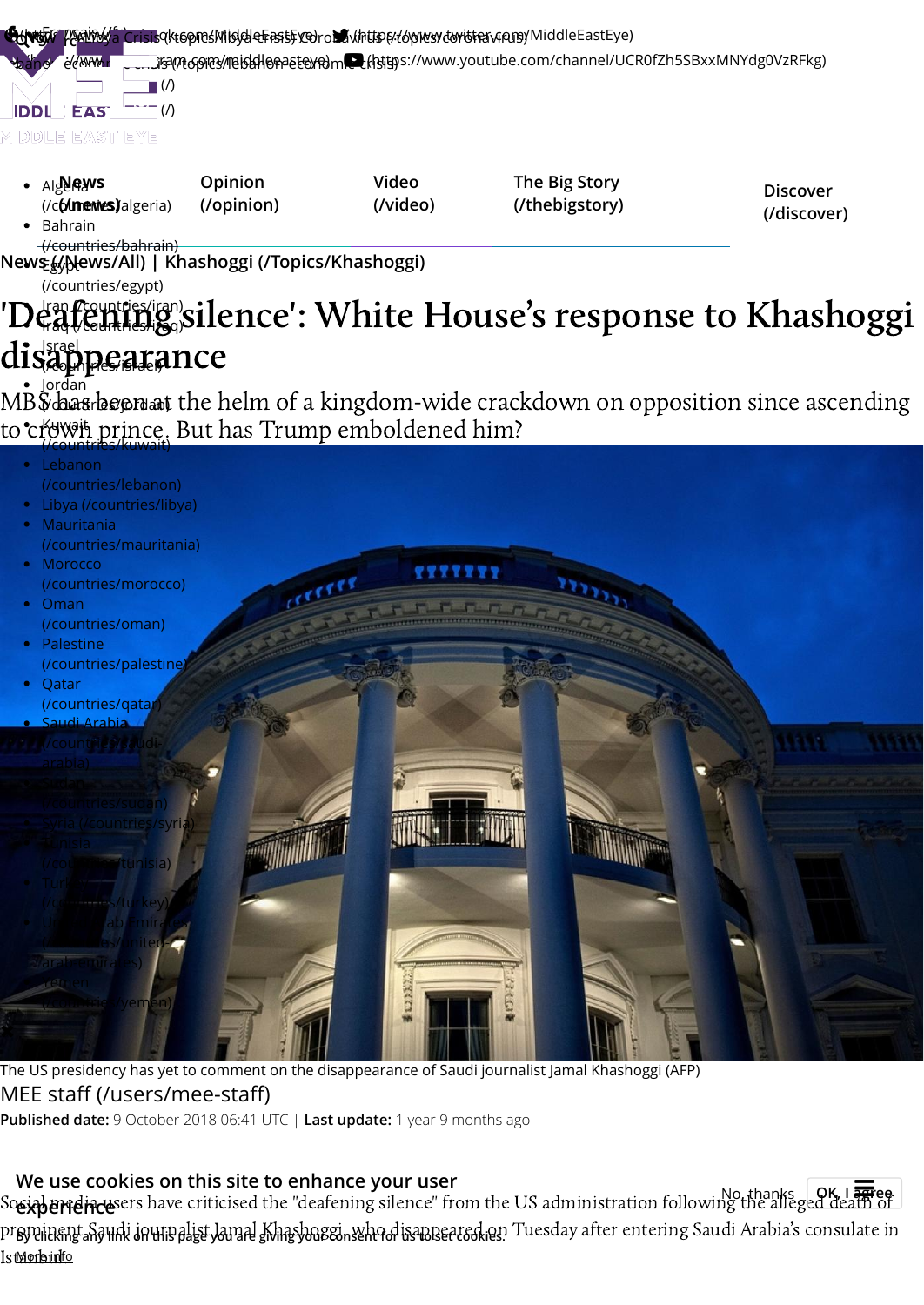An unnamed Turkish official told the Reuters news agency over the weekend that Turkish police believed Khashoggi had been killed and his body then removed from the building.

"The initial assessment of the Turkish police is that Mr Khashoggi has been killed at the consulate of Saudi Arabia in Istanbul. We believe that the murder was premeditated and the body was subsequently moved out of the consulate," said the official.

No evidence has yet been provided by officials.

As a Turkish forensic team prepares [\(https://www.middleeasteye.net/news/turkey-has-concrete-information-saudi](https://www.middleeasteye.net/news/turkey-has-concrete-information-saudi-journalists-fate-says-erdogan-adviser-131833323)journalists-fate-says-erdogan-adviser-131833323) to enter the consulate, where authorities suspect that Khashoggi was killed, social media users have been highlighting the seriousness of Khashoggi's disappearance - and the failure of the White House to respond.

Deafening silence from White House over Saudi assassination of Jamal Khashoggi. Could it be Trump-MBS bromance is strained by this bit of mischief on part of young crown prince? Nah...nothing could break the chemistry these two have. Except maybe cancelling that \$100B arms deal!

— Tikun Olam (@richards1052) October 8, 2018 [\(https://twitter.com/richards1052/status/1049181269504868352?](https://twitter.com/richards1052/status/1049181269504868352?ref_src=twsrc%5Etfw) ref\_src=twsrc%5Etfw)

In May last year, US President Donald Trump signed the largest arms deal with the Gulf kingdom in history.

The deal - worth \$109.7bn - caused uproar, with Amnesty International accusing Trump of "emboldening" [\(https://www.amnesty.org/en/latest/news/2017/05/saudi-arabia-trump-visit-risks-giving-green-light-to-violations-of](https://www.amnesty.org/en/latest/news/2017/05/saudi-arabia-trump-visit-risks-giving-green-light-to-violations-of-human-rights/)human-rights/) further violations of human rights in the region.

Social media users seemed to agree that Trump's embrace of the Saudi government has empowered the crown prince, Mohammed bin Salman (MBS).

The White House empowered Saudi crown prince MBS as he confronted Qatar, as he kidnapped Lebanon's prime minister, as he starved Yemenis, as he crushed dissent. Will it continue to sell him weapons if it's confirmed that he murdered a brave journalist, Jamal Khashoggi?

— Nicholas Kristof (@NickKristo) October 7, 2018 [\(https://twitter.com/NickKristof/status/1049059274746421248?](https://twitter.com/NickKristof/status/1049059274746421248?ref_src=twsrc%5Etfw)

ref\_src=twsrc%5Etfw) **We use cookies on this site to enhance your user experience**

**By clicking any link on this page you are giving your consent for us to set cookies.** More info

Jamal Khashoggi: A different sort of Saudi



**[Read More » \(/opinion/jamal-khashoggi-different-sort-saudi\)](https://www.middleeasteye.net/opinion/jamal-khashoggi-different-sort-saudi)**

**No, thanks**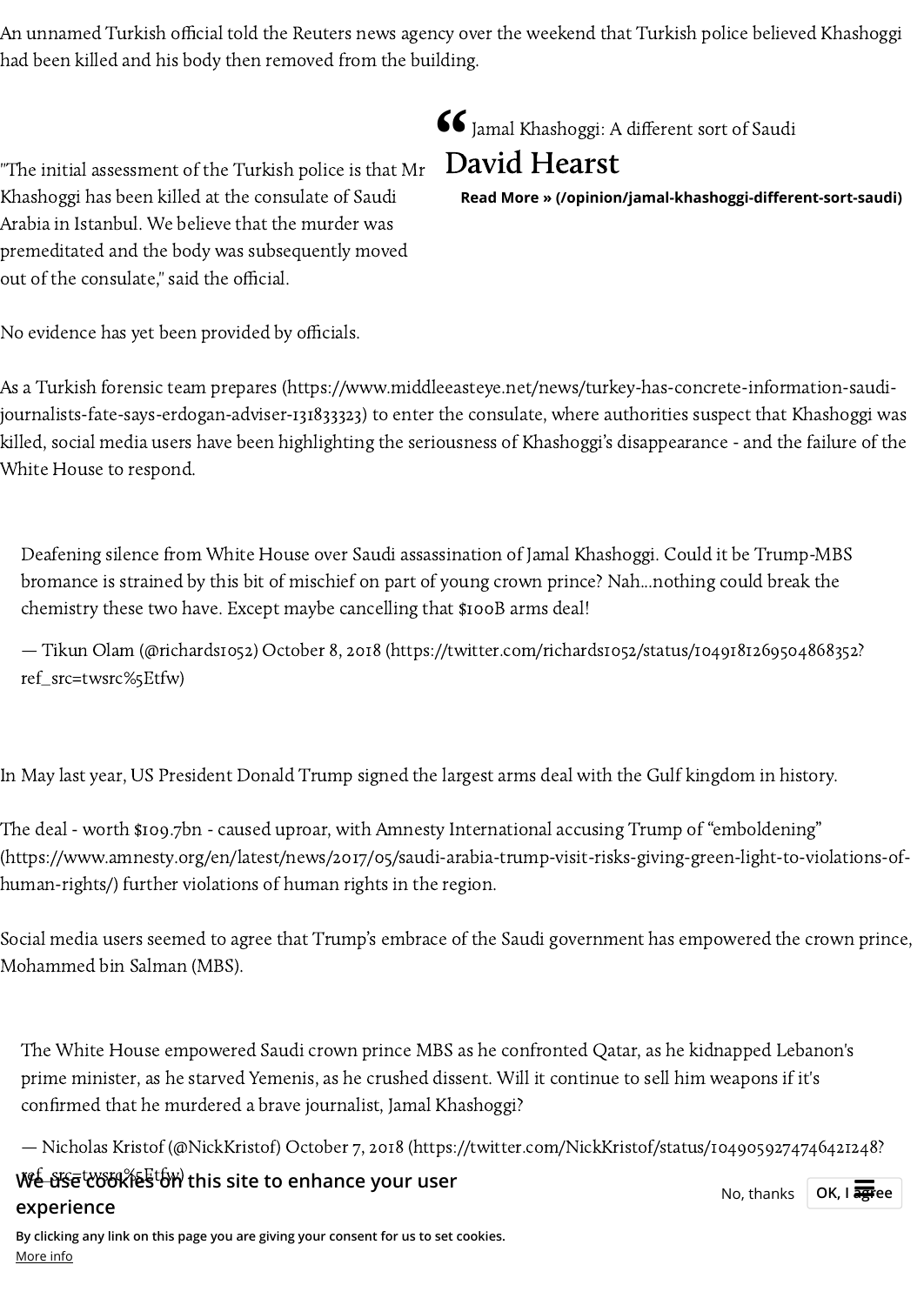Khashoggi is a Washington Post columnist and outspoken critic of Saudi government policies. He had been a prominent and well-respected journalist for decades and worked as a foreign correspondent for Saudi newspapers across the region.

Idk maybe because Trump promotes the press as the 'enemy of the people' or the fact that Khashoggi got banned in Saudi for criticizing Trump. Maybe because Kushner handed sensitive info to MBS leaving him compromised or maybe it's just plain old money that will buy inaction

— Olga Lautman (@olgaNYC1211) October 7, 2018 [\(https://twitter.com/olgaNYC1211/status/1048777061505163264?](https://twitter.com/olgaNYC1211/status/1048777061505163264?ref_src=twsrc%5Etfw) ref\_src=twsrc%5Etfw)

Khashoggi also previously served as the media advisor to Saudi Prince Turki al-Faisal during his tenure as ambassador in London and Washington.

He had been based in Washington DC since he fled Saudi Arabia in 2017 over fears of the new government's crackdown on critical voices and was unsparing on the issue that caused his final rift with Riyadh.

He also pointedly criticised President Trump's relationship with Riyadh.

"From time to time, Trump tweets that he is protecting us and that we must pay for such protection to continue. He protects us from what? Or he is protecting who? I believe that the greatest threat facing the Gulf countries and their oil is a president such as Trump who sees nothing in us apart from the oil wells," Khashoggi wrote.

The blood of the world's murdered journalists like Jamal Khashoggi and countless Russians is splattered on Donald Trump, who lavishes praise on their killers like MBS and Putin while calling a free press "the enemies of the people," egging them on [pic.twitter.com/jggIJzDOkc](https://t.co/jggIJzDOkc) (https://t.co/jggIJzDOkc)

— Will Bunch Sign Up For My Newsletter (@Will\_Bunch) October 7, 2018 [\(https://twitter.com/Will\\_Bunch/status/1048891254740856833?ref\\_src=twsrc%5Etfw\)](https://twitter.com/Will_Bunch/status/1048891254740856833?ref_src=twsrc%5Etfw)

"I have left my home, my family and my job, and I am raising my voice," Khashoggi wrote [\(https://www.washingtonpost.com/news/global-opinions/wp/2018/10/06/read-jamal-khashoggis-columns-for-the](https://www.washingtonpost.com/news/global-opinions/wp/2018/10/06/read-jamal-khashoggis-columns-for-the-washington-post/?utm_term=.050f7bd4ef78)washington-post/?utm\_term=.050f7bd4ef78) in September 2017.

"To do otherwise would betray those who languish in prison. I can speak when so many cannot."

More info

Yasin Aktay, a former MP for Turkey's ruling Justice and Development Party (AKP) and the man Khashoggi told his fiancee to call if he did not emerge from the consulate, voiced concerns over the Saudi national's whereabouts.

By clicking any link on this page <del>Wissing Saudi journalist</del>: Tsutkish forensics team poised to probe Khashoggi 'murder' **We use cookies on this site to enhance your user Noting the Section Analysis Cookies on this site to enhance your user experience** OK, I agree

**[Read More » \(/news/turkish-forensics-team-poised-probe-murder-saudi-journalist-khashoggi\)](https://www.middleeasteye.net/news/turkish-forensics-team-poised-probe-murder-saudi-journalist-khashoggi)**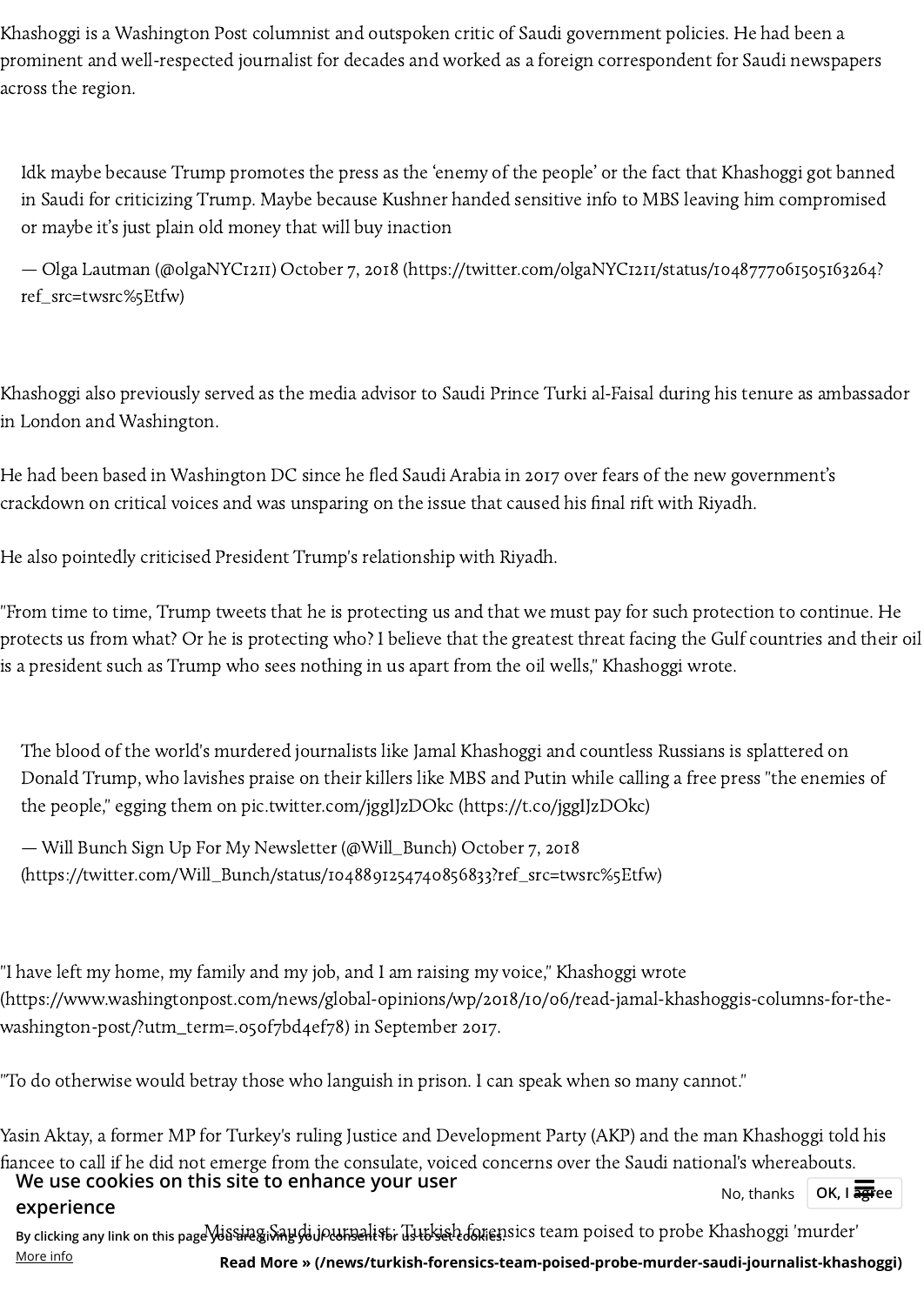"His friends had

warned him

[Khashoggi], 'Do not go there, it is not safe,' but he said they [the Saudis] could not do anything in Turkey," said Aktay.

Turkish authorities believe that a group of 15 Saudi nationals may have been involved in Khashoggi's disappearance.

Police said about 15 Saudis, including officials, came to Istanbul on two private flights on Tuesday and were at the consulate at the same time as the journalist. They left again the same day, according to MEE's sources.

Another police source told MEE on Saturday: "The consulate is surrounded by cameras, no evidence of Khashoggi leaving was recorded on them."

# Trump allies speak out

In the face of continued silence from the White House, US Republican Senator Lindsey Graham tweeted on Monday that it was "imperative" to find out what happened to Khashoggi.

"Honest answers must be forthcoming for the sake of the Saudi-US relationship," he wrote.

Graham also said that if allegations of Saudi wrongdoing prove true, "it would be devastating to the US-Saudi relationship and there will be a heavy price to be paid — economically and otherwise".

We agree if there was any truth to the allegations of wrongdoing by the Saudi government it would be devastating to the US-Saudi relationship and there will be a heavy price to be paid — economically and otherwise.

— Lindsey Graham (@LindseyGrahamSC) October 8, 2018 [\(https://twitter.com/LindseyGrahamSC/status/1049311825580445697?ref\\_src=twsrc%5Etfw\)](https://twitter.com/LindseyGrahamSC/status/1049311825580445697?ref_src=twsrc%5Etfw)

In a talk with the National Press Club in Washington, House Majority Leader Paul Ryan said news of Khasoggi's disappearance is "very disturbing and unnerving".

"We just need to get clear facts from both governments. As an elected leader, we stand with the media in solidarity to make sure that this does not go unnoticed," he said.

Bob Corker, the Republican senator who chairs the Senate Committee on Foreign Relations, said he personally raised the issue of Khashoggi's disappearance with the Saudi ambassador.

"And while we await more information, know we will respond accordingly to any state that targets journalists abroad," Corker tweeted [\(https://twitter.com/SenBobCorker/status/1049356286847016966\)](https://twitter.com/SenBobCorker/status/1049356286847016966) on Monday afternoon.

 $\bigcirc$  **We use cookies on this site to enhance your user**<br>On Sunday, another Republican senator, Marco Kubio, also tweeted that he was "deeply distu**rbed", hystheore, way** be Khashoggi's disappearence and called for action from the US: **experience By clicking any link on this page you are giving your consent for us to set cookies.**

More info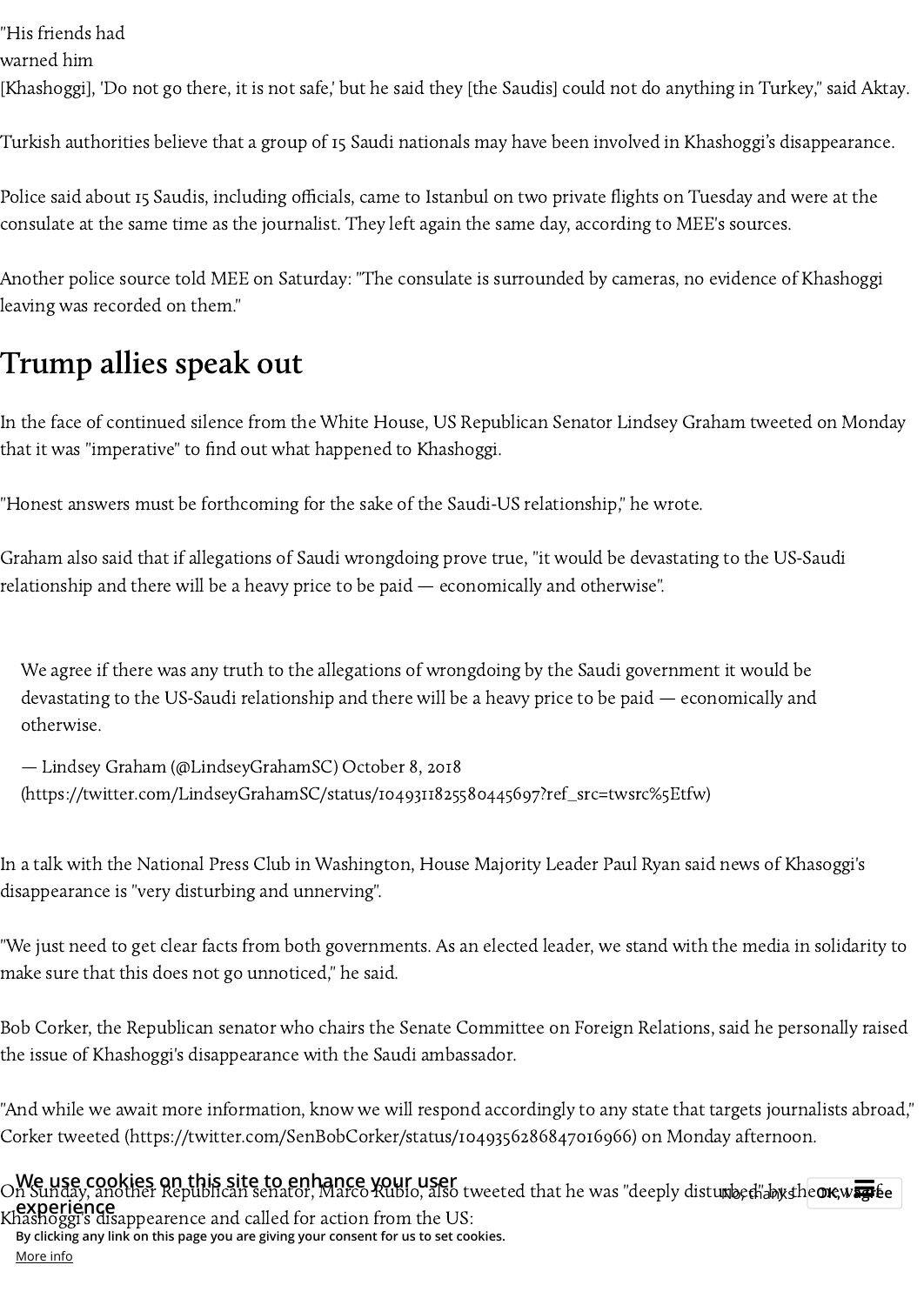I pray Saudi journalist Jamal Khashoggi is alive. But if this deeply disturbing news report is confirmed, the United States & the civilized world must respond strongly, and I will review all options in Senate. https://t.co/LzrKiRveRp [\(https://t.co/LzrKiRveRp\)](https://t.co/LzrKiRveRp)

— Senator Rubio Press (@SenRubioPress) October 7, 2018

[\(https://twitter.com/SenRubioPress/status/1048960686565601280?ref\\_src=twsrc%5Etfw\)](https://twitter.com/SenRubioPress/status/1048960686565601280?ref_src=twsrc%5Etfw)

# Recommended

UK imposes sanctions on Saudis suspected of Khashoggi killing [\(/news/khashoggi-uk-sanctions-murder-suspects\)](https://www.middleeasteye.net/news/khashoggi-uk-sanctions-murder-suspects) Worker told to light tandoor oven soon after Khashoggi entered consulate, court hears (/news/khashoggi-saudi[consulate-tandoor-worker-oven-consulate-court\)](https://www.middleeasteye.net/news/khashoggi-saudi-consulate-tandoor-worker-oven-consulate-court)

Khashoggi murder trial: Who are the suspects? [\(/news/jamal-khashoggi-murder-trial-who-are-suspects\)](https://www.middleeasteye.net/news/jamal-khashoggi-murder-trial-who-are-suspects)



### COUNTRIES ABOUT  $f$  Françai $\circledS$ <sup>(fr.)</sup> (https://**/www.k//ifarpe.k//dwo.jiace/inned/aligy/elielis/leasterigy/el/leaketEge**ye)Eye)

- [Algeria \(/countries/algeria\)](https://www.middleeasteye.net/countries/algeria)
- [Bahrain \(/countries/bahrain\)](https://www.middleeasteye.net/countries/bahrain)
- [Egypt \(/countries/egypt\)](https://www.middleeasteye.net/countries/egypt)
- [Iran \(/countries/iran\)](https://www.middleeasteye.net/countries/iran)
- [Iraq \(/countries/iraq\)](https://www.middleeasteye.net/countries/iraq)
- [Israel \(/countries/israel\)](https://www.middleeasteye.net/countries/israel)
- [Jordan \(/countries/jordan\)](https://www.middleeasteye.net/countries/jordan)
- [Kuwait \(/countries/kuwait\)](https://www.middleeasteye.net/countries/kuwait)
- [Lebanon \(/countries/lebanon\)](https://www.middleeasteye.net/countries/lebanon)
- [Libya \(/countries/libya\)](https://www.middleeasteye.net/countries/libya)
- [Mauritania \(/countries/mauritania\)](https://www.middleeasteye.net/countries/mauritania)
- [Morocco \(/countries/morocco\)](https://www.middleeasteye.net/countries/morocco)

### [Oman \(/countries/oman\)](https://www.middleeasteye.net/countries/oman) We<sub>P</sub>yise in the New Your user and the New Your site on the New Your Moutham of the New Your Time

#### **Qarae (1cou**ntries/qatar) **experience**

[Saudi Arabia \(/countries/saudi-arabia\)](https://www.middleeasteye.net/countries/saudi-arabia) [Sudan \(/countries/sudan\)](https://www.middleeasteye.net/countries/sudan) **By clicking any link on this page you are giving your consent for us to set cookies.**

- [Syria \(/countries/syria\)](https://www.middleeasteye.net/countries/syria) More info
	- T i i [\(/](https://www.middleeasteye.net/countries/tunisia) i / i i )
- [About us \(/about-middle-east-eye\)](https://www.middleeasteye.net/about-middle-east-eye)
- [Privacy \(/privacy-policy\)](https://www.middleeasteye.net/privacy-policy)
- [Terms and conditions \(/terms-and-conditions\)](https://www.middleeasteye.net/terms-and-conditions)
- [Contact Us \(/form/contact\)](https://www.middleeasteye.net/form/contact)

No, thanks **OK, I agree**